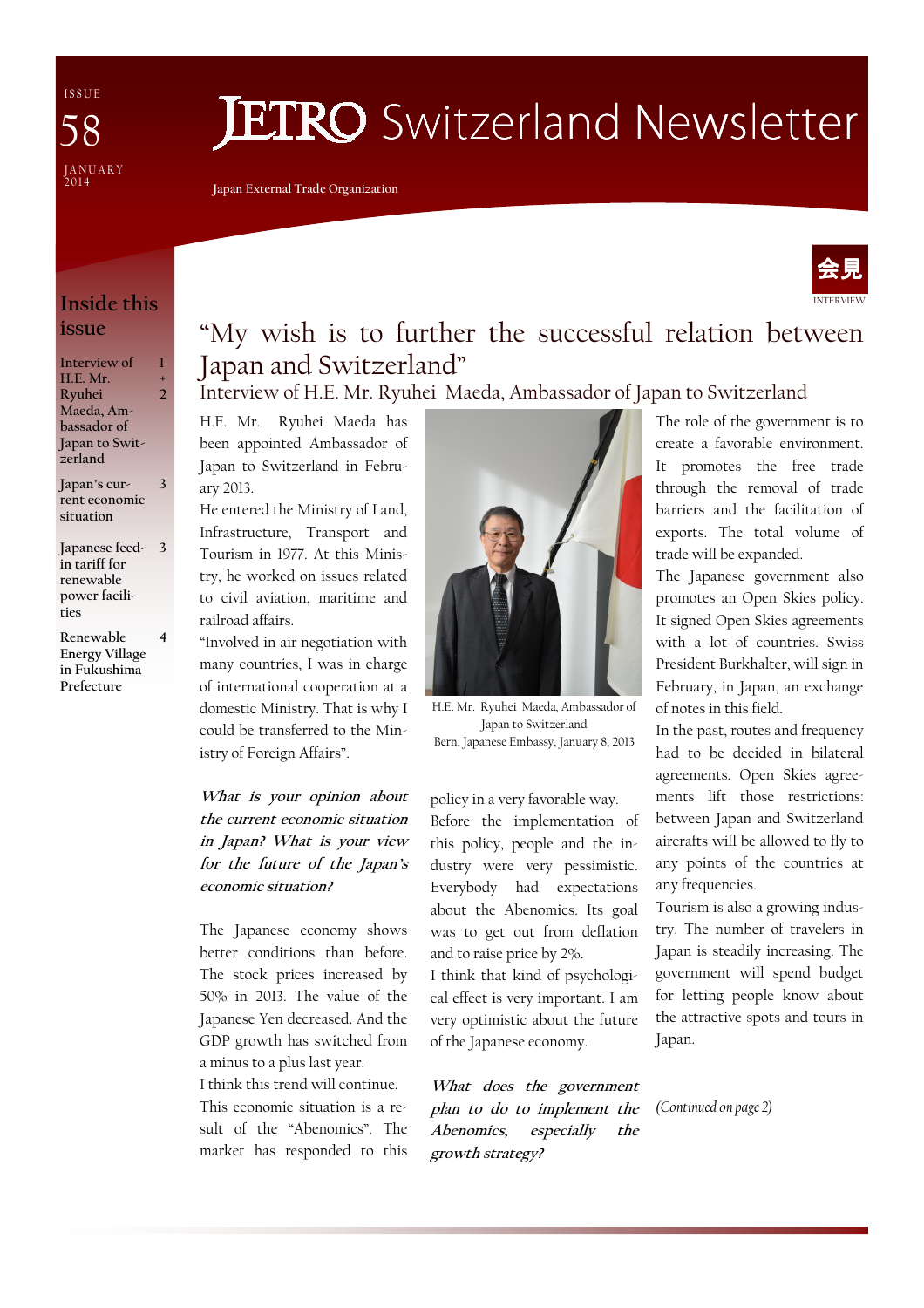# "My wish is to further the successful relation between Japan and Switzerland"



INTERVIEW 会見

(Continued from page 1)

JETRO helps Swiss SMEs to do business in Japan and with Japanese companies. Do you have any message to Swiss SMEs considering to do so, as well as to JETRO Switzerland?

Japan will welcome the promising Swiss companies that invest in Japan. We really expect JETRO to make use of its ability to attract SMEs in Japan.

What will be the main events that will mark the 150<sup>th</sup> anniversary of diplomatic relations between Japan and Switzerland?

Swiss President Burkhalter will visit Japan in early February.

I hope that a member of Royal Family of Japan will visit Switzerland for celebrating the 150 years anniversary with Swiss people.

There will be a lot of exhibitions and performances to introduce the Japanese culture.

We also would like to make use of the big events, such as the Montreux Jazz Festival. One of the days of the Festival will be a Japan Day. We contacted the jazz production in Japan to ask them to send a good artist.

We are trying to realize "sister Cantons" between the Nara Prefecture, which is an older capital than Tokyo, and Canton of Bern.

We also think about making new sister railways. Now, we have the following sister railways: Oigawa Railway / Brienz Rothorn Bahn, Hakone Tozan Railway / Rhaetian Railway and Mount Fuji Express / Glacier Express. We have a proposal for a new sister between Kehin Express Way (Tokyo Bay) and Montreux–Oberland Bernois railway.

We further think about making sister mountains between the Mount Fuji and the Jungfrau.

#### How do you qualify the current Swiss-Japanese relations? What are the main fields of cooperation?

Swiss-Japanese relation is very deep and harmonious.

A lot of issues were to be solved in the field of the economy. They have been solved by my predecessors through the signing of the following agreements: Free Trade and Economic Partnership Agreement (FTEPA), Social Security Agreement and the Protocol to amend the Double Taxation Agreement.

It has been rather easy to reach the

FTEPA, because in the field of the agriculture the situation in Japan and Switzerland is very similar. However, since the entry into force of the FTEPA, we did not see any remarkable increase in imports and exports. It is disappointing for the negotiators.

We now would like to increase the exchange of people. People who have not visited Japan are eager to visit the country, and others found that it was a great visit. If we let Swiss people know more about Japan, it will be an incentive to visit the country.

#### What are your wishes for Japan and for Swiss-Japanese relations in 2014?

My wish is to further the successful relation between Japan and Switzerland.

#### What are your personal hobbies, leisure activities in Switzerland?

I travelled around this country and covered the main highlights: the big cities and spots. Many places are to be visited.

I also already played golf - four or five times - with my wife. The problem here is that you have to pull your cart. So, I bought an autopropeller cart!

I also ski, but 15 years ago I had to stop because of a shoulder fracture. I went to Grindelwald in December and I resumed skiing!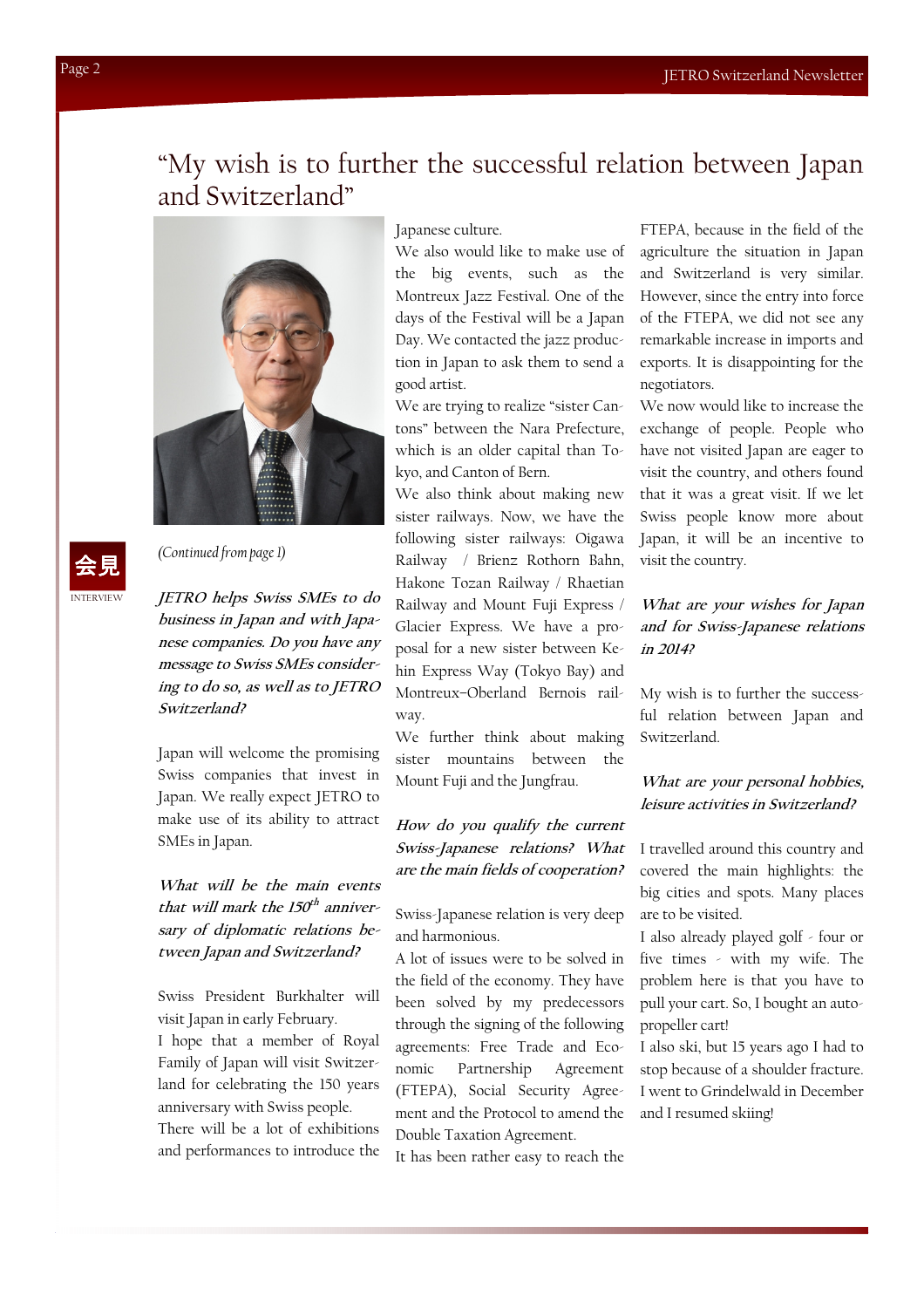For the first time in six years, Japan's Cabinet stated that the Japanese economy "is recovering" (Monthly Economic Report, January issue), although its previous reports mentioned at best that it is "on the way to recovery". It further outlined that it "is expected to be on a recovery trend as household income and business investment increase, while exports move toward picking up and the effects of the policies support".

Exports increased 9.5% in 2013 from the previous year to  $\frac{1}{2}$  69, 788 billion (see graph). In December 2013, exports rose 15.3%, marking an acceleration of exports at the end of the year. However, as imports also increased rapidly, Japan logged a trade deficit of ¥ 11,475 billion in 2013 (+65.3%).

The consumer price index for Japan in November 2013 was 100.8 (2010=100), up 1.5% over the year.



Source: Ministry of Finance

## Japanese feed-in tariff for renewable power facilities

The surplus electricity purchase system has been introduced in Japan in 2009.

Likewise in Switzerland, electric utilities have to buy the renewable electricity at a fixed price and for a long-term period guaranteed by the government. The electricity might be generated from one of the following sources of electricity generation: solar photovoltaic, small and medium scale hydraulic power, wind power, geothermal power and biomass. For instance a tariff of ¥ 42 per KWh for photovoltaic electricity with the scale equal or more than 10 kW on a 20 year period is guaranteed (see table).

As a result, the number of residential renewable facilities has steadily increased. As of October 31, 2013, the total combined capacity of such facilities reached 5,852,000 kW.

Japan is ranked third in the world in terms of installed photovoltaic generation capacity, with 3.6 mio

kW and facilities in 900,000 households (as of July 2012). Moreover, the country counts except households about 40 mega solar facilities. Although onshore wind power raises technical challenges due to the geographical and climate conditions, offshore wind power provides large potential.

Japan has the third largest volume of geothermal resources in the world (after Indonesia and the US), but only 10% of its potential is actually used. Most of geothermal resources are located in natural parks and close to natural hot springs "Onsen" (see issue 56, November 2013).

The installed capacity of hydroelectric power is approx. of 48 mio kW and the one of biomass is approx. of 1.54 mio kW. The aim is to reach a capacity of respectively 49.25 mio kW and 2.17 mio kW in 2020.

Feed-in tariffs in Japan for renewable energies Source: Agency for Natural Resources and Energy

| Energy source                                     | Size                            | Tariff (per kWh,<br>tax inclusive) | Duration |
|---------------------------------------------------|---------------------------------|------------------------------------|----------|
| Photovoltaic                                      | $(210 \text{ kW})$              | 42                                 | 20 years |
|                                                   | $(10 \text{ kW})$               | 42                                 | 10 years |
| Wind power                                        | $(220 \text{ kWh})$             | ¥ 23.10                            | 20 years |
|                                                   | $($ < 20 kWh)                   | ¥57.75                             | 20 years |
| Geothermal power                                  | (215 MW)                        | ¥ 27.30                            | 15 years |
|                                                   | (15 MW)                         | 42                                 | 15 years |
| Small- and me-<br>dium-scale hy-<br>draulic power | $1\,\mathrm{MW-3}\,\mathrm{MW}$ | ¥ 25.2                             | 20 years |
|                                                   | 200 kW-1MW                      | ¥ 30.45                            | 20 years |
|                                                   | $\langle 200 \text{ kW}$        | ¥ 35.70                            | 20 years |

政策

SITUATION

動向